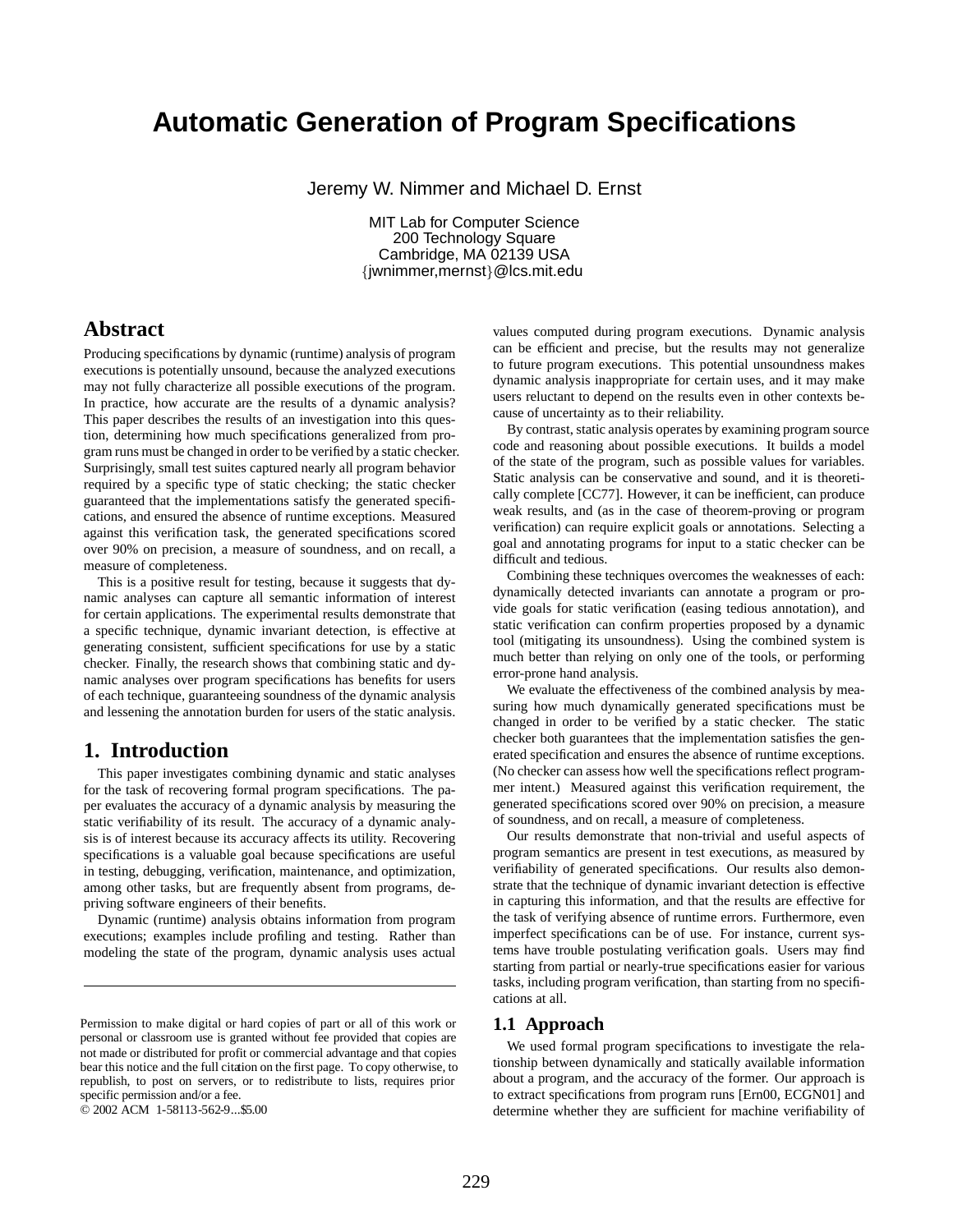

Figure 1: Generation and checking of program specifications results in a specification together with a proof of its consistency with the code. Our generator is the Daikon invariant detector, and our checker is the ESC/Java static checker.

the absence of runtime errors.

A (formal) specification is a precise description of a program's behavior. (Appendix A discusses alternate definitions.) Specifications often state properties of data structures, such as object invariants, or relate variable values in the pre-state (before a procedure call) to their post-state values (after a procedure call).

A specification for a procedure that records its maximum argument in variable *max* might include

if  $arg > max$  then  $max' = arg$  else  $max' = max$ 

where *max* represents the value at the time the procedure is invoked and *max'* represents the value of the variable when the procedure returns. A typical specification contains many clauses, some of them simple mathematical statements and others involving poststate values or implications. The clauses are conjoined to produce the full specification. These specification clauses are often called *invariants*. There is no single best specification for a program; different specifications include more or fewer clauses and assist in different tasks. Likewise, there is no single correct specification for a program; correctness must be measured relative to some standard, such as the designer's intent, or task, such as program verification.

Our generated specifications consist of program invariants. These specifications are partial: they describe and constrain behavior but do not provide a full input–output mapping. The specifications are also unsound: as described in Section 2.1, the properties are likely, but not guaranteed, to hold. Finally, the specifications describe the program's actual behavior, which may vary from the programmer's intended behavior.

These aspects of the generated specification suggest certain uses while limiting others. Our research shows that the specification is useful in verifying the lack of runtime exceptions. In contrast, using it as a template for automatic test case generation might add little value, since the specification already reflects the program's behavior over a test suite. If the program is correct or nearly so, the generated specification is near to the intended behavior, and can be corrected to reflect the programmer's intent. Likewise, the generated specification can be corrected to be verifiable by a static checker, guaranteeing the absence of certain errors and adding confidence to future maintenance tasks.

Users need not mimic our evaluation strategy by statically verifying generated specifications: even uncorrected specifications can be useful. Generated specifications are useful for program refactoring [KEGN01], theorem proving [NWEL02], test suite generation [Har02], and anomaly and bug detection [ECGN01, RKS02, HL02, Dod02]. In many of these tasks, the accuracy of the generated specification (the degree to which it matches the code) affects the effort involved in performing the task. This paper evaluates the accuracy of the specifications, with respect to verification by ESC/Java.

To evaluate the accuracy of the generated specifications, we have integrated a dynamic invariant detector, Daikon [Ern00, ECGN01],



Figure 2: An overview of dynamic detection of invariants as implemented by the Daikon invariant detector.

with a static verifier, ESC/Java [DLNS98, LNS00], resulting in a system that produces machine verifiable specifications (see Figure 1). Our system operates in three steps [NE01]. First, it runs Daikon, which outputs a list of likely invariants obtained from running the target program over a test suite. (We use the term "test suite" for any inputs over which executions are analyzed; those inputs need not satisfy any particular properties regarding code coverage or fault detection.) Second, it inserts the likely invariants into the target program as annotations. Third, it runs ESC/Java on the annotated target program to report which of the likely invariants can be statically verified and which cannot. All three steps are completely automatic, but users may improve results by editing and re-running test suites, or by adding or removing specific program annotations by hand.

The remainder of this paper is organized as follows. Section 2 provides background on the dynamic specification generator and the static verifier used by our system. Section 3 presents methodology for several experiments, and Section 4 presents their results. Section 5 notes challenges that arose while building and running our system. Section 6 discusses lessons learned from the experiments. Finally, Section 7 relates our research to previous work, and Section 8 concludes.

## **2. Background**

This section briefly describes dynamic detection of program invariants, as performed by the Daikon tool, and static checking of program annotations, as performed by the ESC/Java tool. Full details about the techniques and tools appear elsewhere.

### **2.1 Daikon: Specification generation**

Dynamic invariant detection [Ern00, ECGN01] discovers likely invariants from program executions by instrumenting the target program to trace the variables of interest, running the instrumented program over a test suite, and inferring invariants over the instrumented values (Figure 2). The inference step tests a set of possible invariants against the values captured from the instrumented variables; those invariants that are tested to a sufficient degree without falsification are reported to the programmer. As with other dynamic approaches such as testing and profiling, the accuracy of the inferred invariants depends in part on the quality and completeness of the test cases. The Daikon invariant detector is language independent, and currently includes instrumenters for C, Java, and IOA [GLV97].

Daikon detects invariants at specific program points such as procedure entries and exits; each program point is treated independently. The invariant detector is provided with a variable trace that contains, for each execution of a program point, the values of all variables in scope at that point. Each of a set of possible invariants is tested against various combinations of one, two, or three traced variables.

For scalar variables  $x$ ,  $y$ , and  $z$ , and computed constants  $a$ ,  $b$ , and c, some examples of checked invariants are: equality with a constant (x = a) or a small set of constants ( $x \in \{a,b,c\}$ ), lying in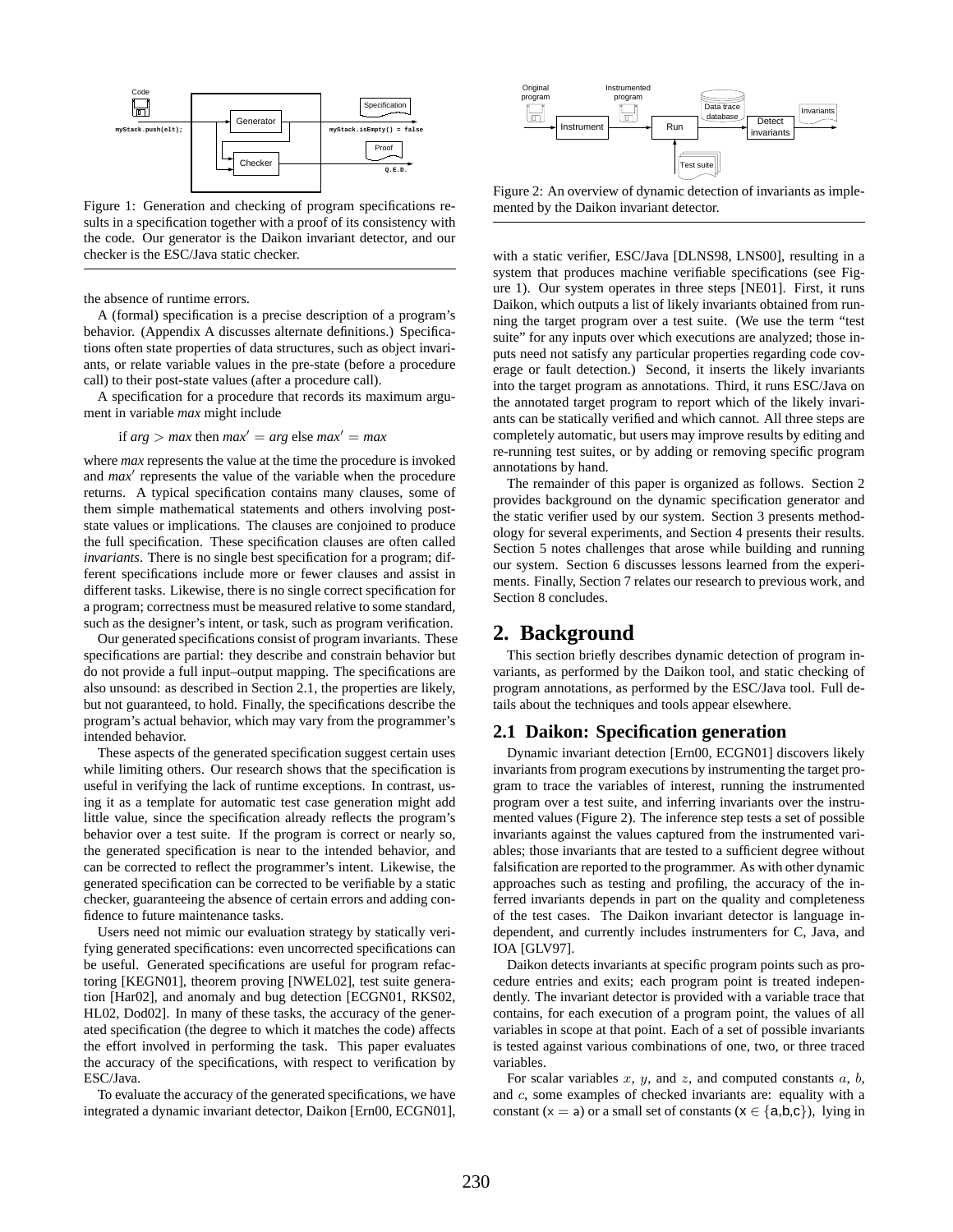|                        | Program size |             |       | Number of invariants |          |                | Accuracy |        |                                      |
|------------------------|--------------|-------------|-------|----------------------|----------|----------------|----------|--------|--------------------------------------|
| Program                | LOC          | <b>NCNB</b> | Meth. | Verif.               | Unver.   | Miss.          | Prec.    | Recall | Description                          |
| <b>FixedSizeSet</b>    | 76           | 28          | 6     | 16                   | $\Omega$ | $\Omega$       | 1.00     | 1.00   | set represented by a bityector       |
| DisjSets               | 75           | 29          | 4     | 32                   | $\theta$ | $\theta$       | 1.00     | 1.00   | disjoint sets supporting union, find |
| <b>StackAr</b>         | 114          | 50          | 8     | 25                   | $\Omega$ | $\theta$       | 1.00     | 1.00   | stack represented by an array        |
| <b>OueueAr</b>         | 116          | 56          |       | 42                   | 0        | 13             | 1.00     | 0.76   | queue represented by an array        |
| Graph                  | 180          | 99          | 17    | 15                   | $\Omega$ | $\overline{c}$ | 1.00     | 0.88   | generic graph data structure         |
| GeoSegment             | 269          | 116         | 16    | 38                   | 0        | $\Omega$       | 1.00     | 1.00   | pair of points on the earth          |
| RatNum                 | 276          | 139         | 19    | 25                   | ◠        |                | 0.93     | 0.96   | rational number                      |
| <b>StreetNumberSet</b> | 303          | 201         | 13    | 22                   |          |                | 0.76     | 0.96   | collection of numeric ranges         |
| Vector                 | 536          | 202         | 28    | 100                  | ◠        | $\mathcal{L}$  | 0.98     | 0.98   | java.util.Vector growable array      |
| RatPoly                | 853          | 498         | 42    | 70                   | 10       |                | 0.88     | 0.99   | polynomial over rational numbers     |
| MapQuick               | 2088         | 1031        | 113   | 145                  | 3        | 35             | 0.98     | 0.81   | driving directions query processor   |
| Total                  | 4886         | 2449        | 273   | 530                  | 24       | 55             | 0.96     | 0.91   |                                      |

Figure 3: Summary of invariants detected by Daikon and verified by ESC/Java. "LOC" is the total lines of code. "NCNB" is the noncomment, non-blank lines of code. "Meth" is the number of methods. "Verif" is the number of reported invariants that ESC/Java verified. "Unver" is the number of reported invariants that ESC/Java failed to verify. "Miss" is the number of invariants not reported by Daikon but required by ESC/Java for verification. "Prec" is the precision of the reported invariants, the ratio of verifiable to verifiable plus unverifiable invariants. "Recall" is the recall of the reported invariants, the ratio of verifiable to verifiable plus missing.

a range ( $a \le x \le b$ ), non-zero, modulus ( $x \equiv a \pmod{b}$ ), linear relationships ( $z = ax + by + c$ ), ordering ( $x \le y$ ), and functions  $(y = fn(x))$ . Invariants involving a sequence variable (such as an array or linked list) include minimum and maximum sequence values, lexicographical ordering, element ordering, invariants holding for all elements in the sequence, or membership ( $x \in y$ ). Given two sequences, some example checked invariants are elementwise linear relationship, lexicographic comparison, and subsequence relationship. Finally, Daikon can detect implications such as "if  $p \neq null$ then p.value  $> x$ " and disjunctions such as "p.value  $>$  limit or  $p.left \in mytree$ . In this paper, we ignore those invariants that are inexpressible in ESC/Java's input language; for example, many of the sequence invariants are ignored.

For each variable or tuple of variables in scope at a given program point, each potential invariant is tested. Each potential unary invariant is checked for all variables, each potential binary invariant is checked over all pairs of variables, and so forth. A potential invariant is checked by examining each sample (i.e., tuple of values for the variables being tested) in turn. As soon as a sample not satisfying the invariant is encountered, that invariant is known not to hold and is not checked for any subsequent samples. Because false invariants tend to be falsified quickly, the cost of detecting invariants tends to be proportional to the number of invariants discovered. All the invariants are inexpensive to test and do not require full-fledged theorem-proving.

An invariant is reported only if there is adequate statistical evidence for it. In particular, if there are an inadequate number of observations, observed patterns may be mere coincidence. Consequently, for each detected invariant, Daikon computes the probability that such a property would appear by chance in a random set of samples. The property is reported only if its probability is smaller than a user-defined confidence parameter [ECGN00].

The Daikon invariant detector is available from http://pag. lcs.mit.edu/daikon/.

### **2.2 ESC: Static checking**

ESC [Det96, DLNS98, LN98], the Extended Static Checker, has been implemented for Modula-3 and Java. It statically detects common errors that are usually not detected until run time, such as null dereference errors, array bounds errors, and type cast errors.

ESC is intermediate in both power and ease of use between typecheckers and theorem-provers, but it aims to be more like the former and is lightweight by comparison with the latter. Rather than proving complete program correctness, ESC detects only certain types of errors. Programmers must write program annotations, many of which are similar in flavor to assert statements, but they need not interact with the checker as it processes the annotated program. ESC issues warnings about annotations that cannot be verified and about potential run-time errors.

ESC performs modular checking: it checks different parts of a program independently and can check partial programs or modules. It assumes that specifications supplied for missing or unchecked components are correct. ESC's implementation uses a theoremprover internally. We will not discuss ESC's checking strategy in more detail because this research treats ESC as a black box. (It is distributed in binary form.)

ESC/Java is a successor to ESC/Modula-3. ESC/Java's annotation language (see Section 5.5) is simpler, because it is slightly weaker. This is in keeping with the philosophy of a tool that is easy to use and useful to programmers rather than one that is extraordinarily powerful but so difficult to use that programmers shy away from it.

ESC/Java is not sound; for instance, it does not model arithmetic overflow or track aliasing, it assumes loops are executed 0 or 1 times, and it permits the user to supply (unverified) assumptions. However, ESC/Java provides a good approximation to soundness: it issues false warnings relatively infrequently, and successful verification increases confidence in a piece of code. (Essentially every verification process over programs contains an unsound step, but it is sometimes hidden in a step performed by a human being, such as model creation.)

This paper uses ESC/Java not only as a lightweight technology for detecting a restricted class of runtime errors, but also as a tool for verifying representation invariants and method specifications. We chose to use ESC/Java because we are not aware of other equally capable technology for statically checking properties of runnable code. Whereas many other verifiers operate over nonexecutable specifications or models, our research aims to compare and combine dynamic and static techniques over the same code artifact.

Both versions of ESC are publicly available from http:// research.compaq.com/SRC/esc/.

## **3. Methodology**

We analyzed the programs listed in Figure 3. DisjSets, StackAr, and QueueAr come from a data structures text-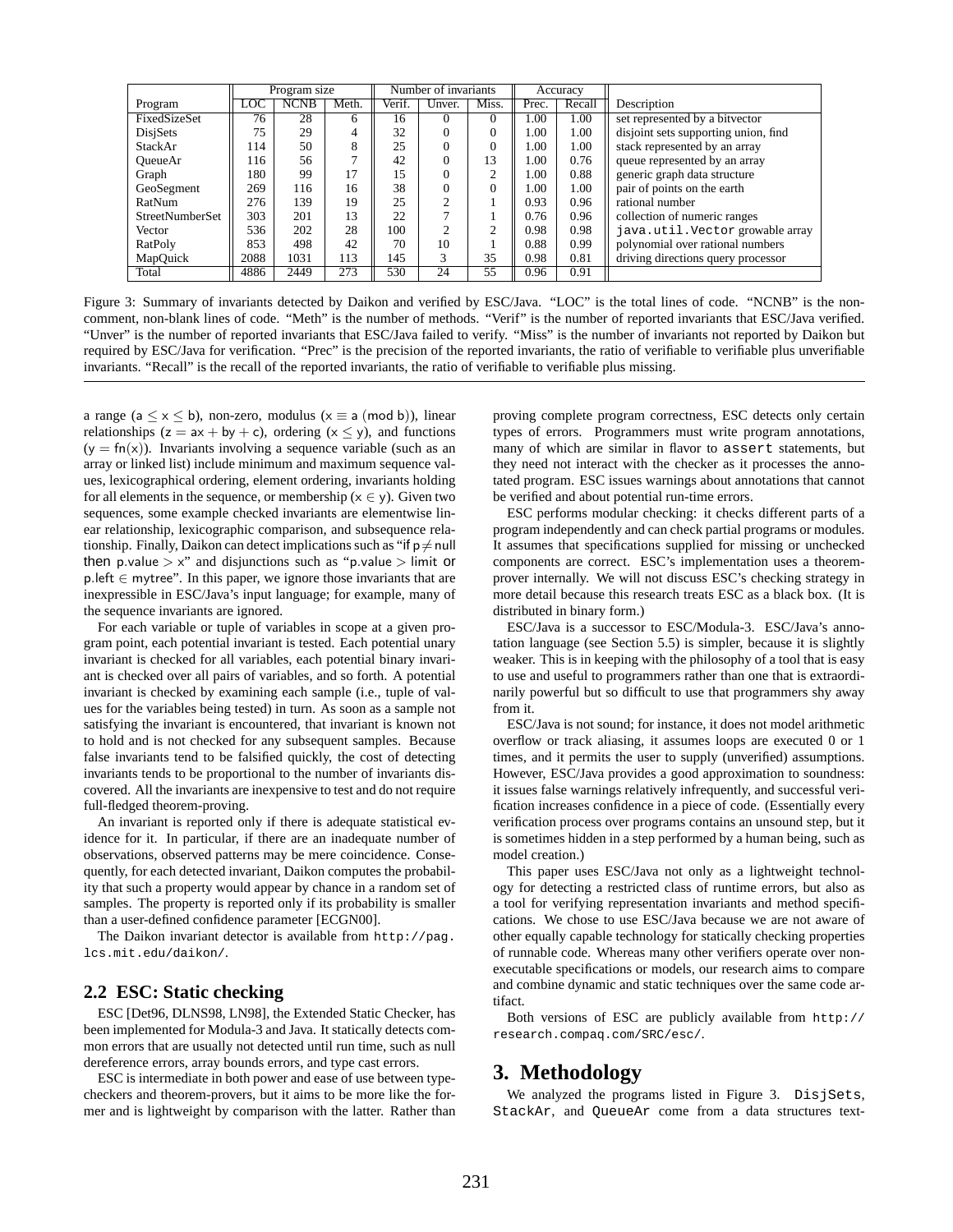|                        |             |             |          | Original Test Suite |               | <b>Augmented Test Suite</b> |          |             |       |          |               |          |        |
|------------------------|-------------|-------------|----------|---------------------|---------------|-----------------------------|----------|-------------|-------|----------|---------------|----------|--------|
|                        | Size        | <b>Size</b> |          | Coverage            |               | Time                        |          | <b>Size</b> |       | Coverage |               | Time     |        |
| Program                | <b>NCNB</b> | <b>NCNB</b> | Calls    | Stmt                | <b>Branch</b> | Instr                       | Daikon   | $+NCNB$     | Calls | Stmt     | <b>Branch</b> | Instr    | Daikon |
| FixedSizeSet           | 28          | $\Omega$    | $\Omega$ | 0.00                | 0.00          | $\Omega$                    | $\theta$ | 39          | 12k   | 1.00     | 1.00          | 2        | 10     |
| DisjSets               | 29          | 27          | 745      | 0.67                | 0.70          |                             | 6        | 15          | 12k   | 1.00     | 0.90          | 3        | 18     |
| StackAr                | 50          | 11          | 72       | 0.60                | 0.56          | $\Omega$                    | 3        | 39          | 1k    | 0.64     | 0.63          | $\Omega$ |        |
| <b>OueueAr</b>         | 56          | 11          | 52       | 0.68                | 0.65          | $\Omega$                    | 12       | 54          | 8k    | 0.71     | 0.71          |          | 11     |
| Graph                  | 99          | Svs         | 3k       | 0.76                | 0.54          |                             | 3        |             | 3k    | 0.76     | 0.54          |          |        |
| GeoSegment             | 116         | Svs         | 695k     | 0.89                | 0.75          | 138                         | 455      |             | 695k  | 0.89     | 0.75          | 138      | 455    |
| RatNum                 | 139         | Sys         | 58k      | 0.96                | 0.94          |                             | 28       | 39          | 114k  | 0.96     | 0.94          | 14       | 56     |
| <b>StreetNumberSet</b> | 201         | 165         | 50k      | 0.95                | 0.93          | $\mathcal{I}$               | 29       | 151         | 197k  | 0.95     | 0.95          | 12       | 44     |
| Vector                 | 202         | $\Omega$    | $\Omega$ | 0.00                | 0.00          | $\Omega$                    | 0        | 190         | 22k   | 0.90     | 0.90          | 7        | 37     |
| RatPoly                | 498         | 382         | 88k      | 0.94                | 0.89          | 27                          | 98       | 51          | 102k  | 0.96     | 0.92          | 38       | 139    |
| MapQuick               | 1031        | 445         | 3.31M    | 0.66                | 0.61          | 660                         | 1759     | 49          | 3.37M | 0.67     | 0.71          | 673      | 1704   |

Figure 4: Characterization of test suites. "NCNB" is non-comment, non-blank lines of code in the program or its original, accompanying test suite; in this column "Sys" indicates a system test: one that is not focused on the specified program, but tests a higher-level system that contains the program (see Section 5.2). "+NCNB" is the number of lines added to yield the results described in Section 4. "Calls" is the dynamic number of method calls received by the program under test (from the test suite or internally). "Stmt" and "Branch" indicate the statement and branch coverage of the test suite. "Instr" is the runtime of the instrumented program. "Daikon" is the runtime of the Daikon invariant detector. Times are wall-clock measurements, in seconds.

book [Wei99]; Vector is part of the Java standard library; and the remaining seven programs are solutions to assignments in a programming course at MIT.

As described in Section 1.1, our system runs Daikon and inserts its output into the target program as ESC/Java annotations.

We measured how different the reported invariants are from a set of annotations that enables ESC/Java to verify that no run-time errors occur (while ESC/Java also verifies the annotations themselves). There are potentially many sets of ESC/Java-verifiable annotations for a given program. In order to perform an evaluation, we must choose one of them as a goal.

There is no one "correct" or "best" specification for a program: different specifications support different tasks. For instance, one set of ESC/Java annotations might ensure that no run-time errors occur, while another set might ensure that a representation invariant is maintained, and yet another set might guarantee correctness with respect to externally imposed requirements.

We chose as our goal task verifying the absence of run-time errors. Among the sets of invariants that enable ESC/Java to prove that condition, we selected as our goal set the one that required the smallest number of changes to the Daikon output. The distance to this goal set is a measure of the minimal (and the expected) effort needed to verify the program with ESC/Java, starting from a set of invariants detected by Daikon. Our choice is a measure of how different the reported invariants are from a set that is both consistent and sufficient for ESC/Java's checking — an objective measure of the program semantics captured by Daikon from the executions.

Given the set of invariants reported by Daikon and the changes necessary for verification, we counted the number of reported and verified invariants (the "Verif" column of Figure 3), reported but unverifiable invariants (the "Unver" column), and unreported, but necessary, invariants (the "Miss" column). We computed precision and recall, standard measures from information retrieval [Sal68, vR79], based on these three numbers. Precision, a measure of soundness, is defined as  $\frac{\text{Verify}}{\text{Verify}}$ . Recall, a measure of completeness, is defined as  $\frac{\text{Verify}}{\text{Verif}+\text{Miss}}$ . For example, if Daikon reported 6 invariants (4 verifiable and 2 other unverifiable), while the verified set contained 5 invariants (the 4 reported by Daikon plus 1 added by hand), the precision would be 0.67 and the recall would be 0.80.

We determined by hand how many of Daikon's invariants were redundant because they were logically implied by other invariants. Users would not need to remove the redundant invariants in order to use the tool, but we removed all of these invariants from consideration (and they appear in none of our measurements), for two reasons. First, Daikon attempts to avoid reporting redundant invariants, but its tests are not perfect; these results indicate what an improved tool could achieve. More importantly, almost all redundant invariants were verifiable, so including redundant invariants would have inflated our results.

#### **3.1 Test suites**

Figure 4 shows relative sizes of the test suites and programs used in this experiment. Test suites for the smaller programs were larger in comparison to the code size, but no test suite was unreasonably sized.

All of the programs except Vector and FixedSizeSet came with test suites, from the textbook or that were used for grading. We wrote our own test suites for Vector and FixedSizeSet. The textbook test suites are more properly characterized as examples of calling code; they contained just a few calls per method and did not exercise the program's full functionality. We extended the deficient test suites, an easy task (see Section 5.2) and one that would be less necessary for programs with realistic test suites.

We generated all but one test suite or augmentation in less than 30 minutes. MapQuick's augmentation took 3 hours due to a 1 hour round-trip time to evaluate changes. We found that examining Daikon's output greatly eased this task.

### **4. Experiments**

This section gives quantitative and qualitative experimental results. The results demonstrate that the dynamically inferred specifications are often precise and complete enough to be machine verifiable.

Section 4.1 summarizes our experiments, while Sections 4.2 through 4.4 discuss three example programs in detail to characterize the generated specifications and provide an intuition about the output of our system. Section 5 summarizes the problems the system may encounter.

#### **4.1 Summary**

We performed eleven experiments, as shown in Figure 3. As described in Section 3, Daikon's output is inserted into the target program as annotations, which are edited (if necessary) until the result verifies. When the program verifies, the implementation meets the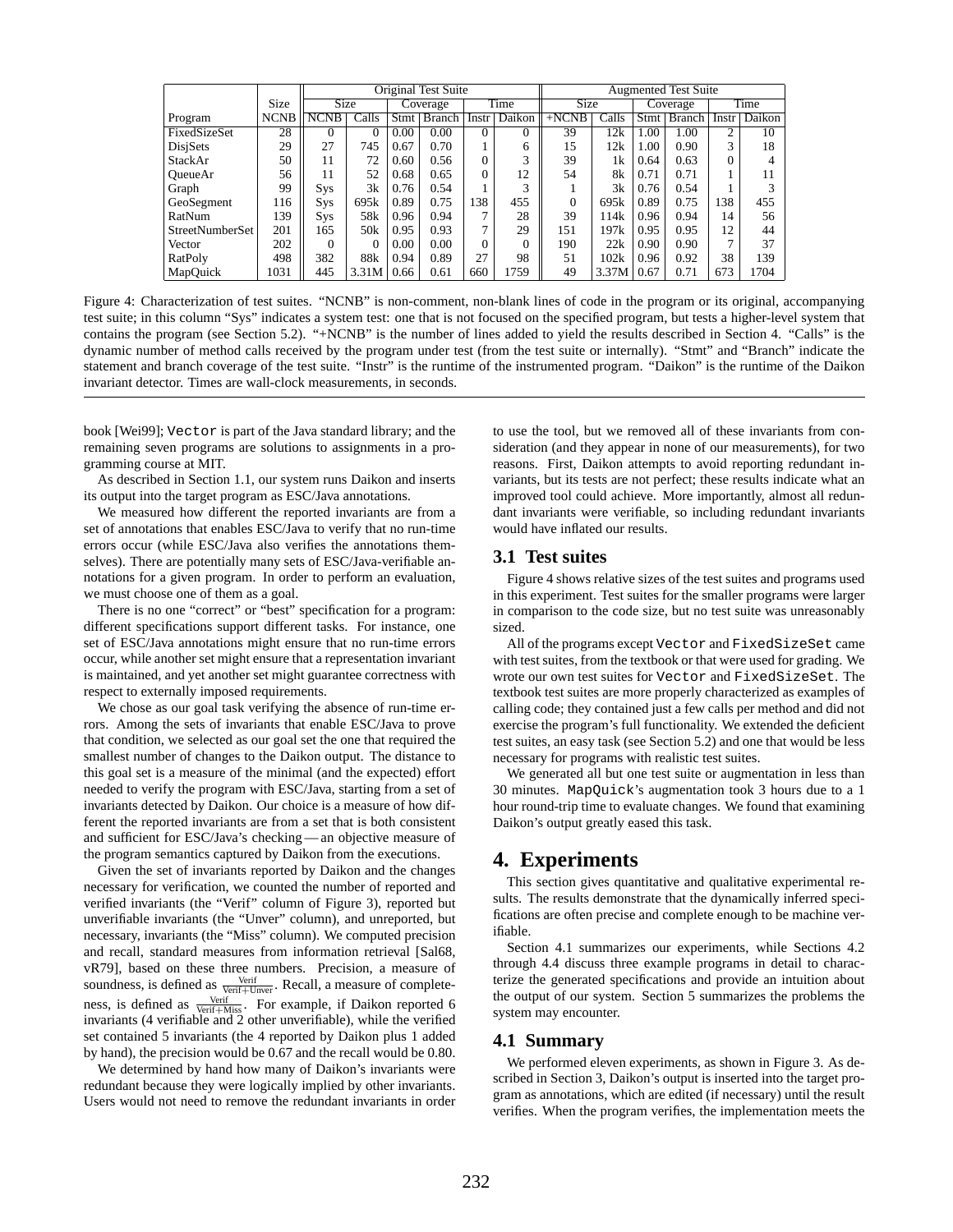generated and edited specification, and runtime errors are guaranteed to be absent.

In programs of up to 1031 non-comment non-blank lines of code, the overall precision (a measure of soundness) and recall (a measure of completeness) were 0.96 and 0.91, respectively. Later sections describe specific problems that lead to unverifiable or missing invariants, but we summarize the imperfections here.

Most unverifiable invariants correctly described the program, but could not be proved due to limitations of ESC/Java. Some limitations were by design, while others appeared to be bugs in ESC/Java.

Most missing invariants were beyond the scope of Daikon. Verification required certain complicated predicates or element type annotations for non-List collections, which Daikon does not currently provide.

#### **4.2 StackAr: array-based stack**

StackAr is an array-based stack implementation [Wei99]. The source contains 50 non-comment lines of code in 8 methods, along with comments that describe the behavior of the class but do not mention its representation invariant.

When run on an unannotated version of StackAr, ESC/Java issues warnings about many potential runtime errors, such as null dereferences and array bounds errors. Our system generated specifications for all operations of the class, and with the addition of the detected invariants, ESC/Java issues no warnings, successfully checks that the StackAr class avoids runtime errors, and verifies that the implementation meets the generated specification.

The Daikon invariant detector reported 25 invariants, including the representation invariant, method preconditions, modification targets, and postconditions. (In addition, our system heuristically added 2 annotations involving aliasing of the array.)

Figure 5 shows part of the automatically-annotated source code for StackAr. The first six annotations describe the representation invariant: the array is non-null and contains elements of arbitrary run-time type, the array index is legal, and only unused array elements are null. The next three annotations specify the constructor. Daikon also detects that after construction, all elements of the array are null, but this property is implied by the representation invariant and the fact that topOfStack is −1, so Daikon does not report the property. The last five invariants specify the topAndPop method. Only elements above topOfStack are modified, and topOfStack never increases. If topOfStack was originally non-negative, it is decremented and a non-null result is returned.

#### **4.3 RatPoly: polynomial over rational numbers**

A second example further illustrates our results, and provides examples of verification problems.

RatPoly is an implementation of rational-coefficient polynomials that support basic algebraic operations. The source contains 498 non-comment lines of code, in 3 classes and 42 methods. Informal comments state the representation invariant and method specifications.

Our system produced a nearly-verifiable annotation set. Additionally, the annotation set reflected some properties of the programmer's specification, which was given by informal comments. Figure 3 shows that Daikon reported 80 invariants over the program; 10 of those did not verify, and 1 more had to be added.

The 10 unverifiable invariants were all true, but other missing invariants prevented them from being verified. For instance, the RatPoly implementation maintains an object invariant that no zero-value coefficients are ever explicitly stored, so Daikon reported that a get method never returns zero. However, ESC/Java annotations may not reference elements of Java collection classes; thus,

```
public class StackAr {
//@ invariant theArray != null
//@ invariant \typeof(theArray) == \type(Object[])
//@ invariant topOfStack >= -1
//@ invariant topOfStack <= theArray.length-1
/*@ invariant (\forall int i; (0 <= i &&
  i\iff topOfStack) \implies (theArray[i] != null)) * //*@ invariant (\forall int i; (topOfStack+1 <= i &&
  i \leq theArray.length-1) ==> (theArray[i] == null)) */
private Object [ ] theArray;<br>private int topOfStac
                    topOfStack;
//@ requires capacity >= 0
//@ ensures capacity == theArray.length
//@ ensures topOfStack == -1
public StackAr( int capacity ) {
  theArray = new Object[ capacity ];
  topOfStack = -1;}
//@ modifies topOfStack, theArray[*]
/*@ ensures (\forall int i; (0 <= i && i <= topOfStack)
  \Rightarrow (theArray[i] == \old(theArray[i]))) */
//@ ensures topOfStack <= \old(topOfStack)
/*@ ensures (\old(topOfStack) >= 0) ==>
  (topOfStack == \old(topOfStack) - 1) */
/*@ ensures (\old(topOfStack) >= 0) ==>
  (\result == \old(theArray[topOfStack])) */
//@ ensures (\old(topOfStack) >= 0) == (\result != null)
public Object topAndPop( ) {
  if( isEmpty( ) )
    return null;
  Object topItem = top( );
  theArray[ topOfStack-- ] = null;
  return topItem;
}
...
```
}

Figure 5: The object invariants and two method specifications of the annotated StackAr. java file [Wei99]. The ESC/Java annotations (comments starting with "@") are produced automatically by Daikon, are automatically inserted into the source code by our system, and are automatically verified by ESC/Java. For clarity, the figure wraps some lines; it also omits four auxiliary annotations that are irrelevant to the specification but are required by ESC/Java and are inserted by our system.

the object invariant is not expressible and the get method failed to verify. Similarly, the mul operation exits immediately if one of the polynomials is undefined, but the determination of this condition also required annotations accessing Java collections. Thus, ESC/Java could not prove that helper methods used by mul never operated on undefined coefficients, as reported by Daikon.

When using the provided test suite, three invariants were detected by Daikon, but suppressed for lack of statistical justification. Small test suite augmentations (Figure 4) more extensively exercised the code and caused those invariants to be printed. (Alternately, a command-line switch to Daikon sets its justification threshold.) With the test suite augmentations, only one invariant had to be edited by hand (thus counting as both unverified and missing): an integer lower bound had to be weakened from 1 to 0 because ESC/Java's incompleteness prevented proof of the (true, but subtle) stricter bound.

#### **4.4 MapQuick: driving directions**

A final example further illustrates our results.

The MapQuick application computes driving directions between two addresses provided by the user, using real-world geographic data. The source contains 1835 non-comment lines of code in 25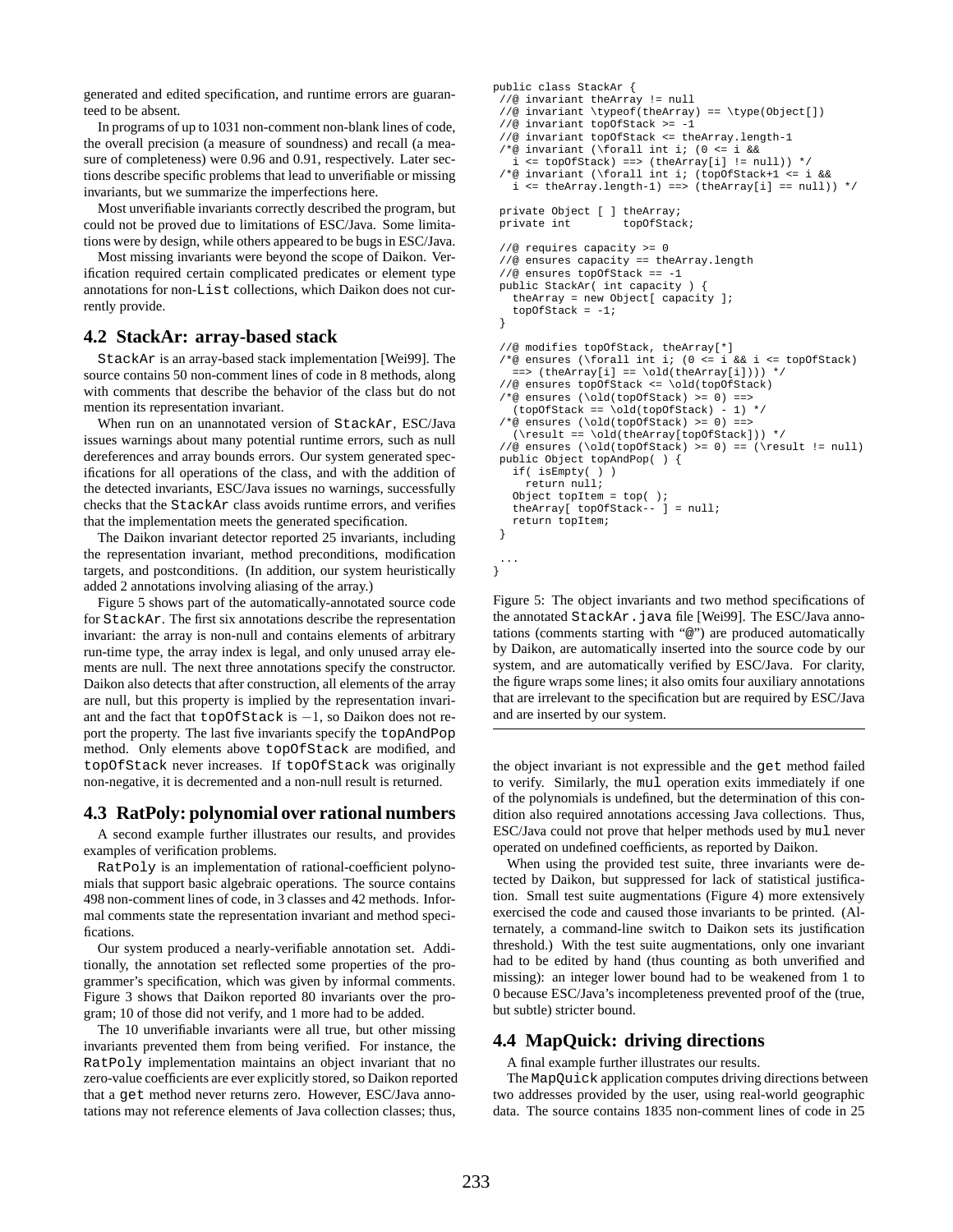classes, but we did not compute specifications for 7 of the classes. Of the omitted classes, three classes were used so frequently (while loading databases) that recording traces for offline processing was infeasible due to space limitations. One class (the entry point) was only called a few times, so not enough data was available for inference. Two classes had too little variance of data for inference (only a tiny database was loaded). Finally, one class had a complex inheritance hierarchy which prevented local reasoning (and thus hindered modular static analysis). All problems but the last could have been overcome by an invariant detector that runs online, allowing larger data sets to be processed and a more varied database to be loaded.

We verified the other 18 classes (113 methods, 1031 lines). The verified classes include data types (such as a priority queue), algorithms (such as Dijkstra's shortest path), a user interface, and various file utilities. Figure 3 shows that Daikon reported 148 invariants; 3 of those did not verify, and 35 had to be added.

The 3 unverifiable invariants were beyond the capabilities of ESC/ Java, or exposed bugs in the tools.

The largest cause of missing invariants was ESC/Java's incompleteness. Its modular analysis or incomplete knowledge of Java semantics forced 9 annotations to be added, while 3 more were required because other object invariants were inexpressible.

Invariants were also missing because they were outside the scope of Daikon. Daikon does not currently report invariants of non-List Java collections, but 4 invariants about type and nullness information of these collections were required for ESC/Java verification. Daikon also missed 5 invariants because it does not instrument interfaces, and 3 invariants over local variables, which are also not instrumented. (We are currently enhancing Daikon to inspect interfaces and all collection classes.)

Finally, 5 missing annotations were needed to suppress ESC/Java warnings about exceptions. MapQuick handles catastrophic failure (such as filesystem errors) by raising an unchecked exception. The user must disable ESC's verification of these exceptions, as they can never be proven to be absent. This step requires user intervention no matter the tool, since specifying which catastrophic errors to ignore is an engineering decision.

The remaining 6 missing invariants arose from distinct causes that cannot be generalized, and that do not individually add insight.

## **5. Remaining challenges**

Fully automatic generation and checking of program specifications is not always possible. This section categorizes problems we encountered in our experimental investigation. These limitations fall into three general categories: problems with the target programs, problems with the test suites, and problems with the Daikon and ESC/Java tools.

#### **5.1 Target programs**

One challenge to verification of invariants is the likelihood that programs contain errors that falsify the desired invariant. (Although it was never our goal, we have previously identified such errors in textbooks, in programs used in testing research, and elsewhere.) In this case, the desired invariant is not a true invariant of the program.

Program errors may prevent verification even if the error does not falsify a necessary invariant. The test suite may not reveal the error, so the correct specification will be generated. However, it will fail to verify because the static checker will discover possible executions that violate the invariant.

Our experiments revealed an error in the Vector class from JDK 1.1.8. The toString method throws an exception for vectors with null elements. Our original (code coverage complete) test suite did not reveal this fault, but Daikon reported that the vector elements were always non-null on entry to toString, leading to discovery of the error. The error is corrected in JDK 1.3. (We were not aware of the error at the time of our experiments.)

As another example of a likely error that we detected, one of the object invariants for StackAr states that unused elements of the stack are null. The pop operations maintain this invariant (which approximately doubles the size of their code), but the makeEmpty operation does not. We noticed this when the expected object invariant was not inferred, and we corrected the error in our version of StackAr.

### **5.2 Test suites**

Another challenge to generation is deficient or missing test suites. In general, realistic test suites tend to produce verifiable specifications, while poor verification results indicate specific failures in testing.

If the executions induced by a test suite are not characteristic of a program's general behavior, properties observed during testing may not generalize. However, one of the key results of this research is that even limited test suites can capture partial semantics of a program. This is surprising, even on small programs, because reliably inferring patterns from small datasets is difficult. Furthermore, larger programs are not necessarily any better, because some components may be underexercised in the test suite. (For example, a main routine may only be run once.)

System tests — tests that check end-to-end behavior of a system — tended to produce good invariants immediately, confirming earlier experiences [ECGN01]. System tests exercise a system containing the module being examined, rather than testing just the module itself.

Unit tests — tests that check specific boundary values of procedures in a single module in isolation — were less successful. This may seem counter-intuitive, since unit tests often achieve code coverage and generally attempt to cover boundary cases of the module. However, in specifically targeting boundary cases, unit tests utilize the module in ways statistically unlike the application itself, throwing off the statistical techniques used in Daikon. Equally importantly, unit tests tend to contain few calls, preventing statistical inference.

When the initial test suites came from textbooks or were unit tests that were used for grading, they often contained just three or four calls per method. Some methods on StreetNumberSet were not tested at all. We corrected these test suites, but did not attempt to make them minimal. The corrections were not difficult. When failed ESC/Java verification attempts indicate a test suite is deficient, the unverifiable invariants specify the unintended property, so a programmer has a suggestion for how to improve the tests. For example, the original tests for the div operation on RatPoly exercised a wide range of positive coefficients, but all tests with negative coefficients used a numerator of −1. Other examples included certain stack operations that were never performed on a full (or empty) stack and a queue implemented via an array that never wrapped around. These properties were detected and reported as unverifiable by our system, and extending the tests to cover additional values was effortless.

Test suites are an important part of any programming effort, so time invested in their improvement is not wasted. In our experience, creating a test suite that induces accurate invariants is little or no more difficult than creating a general test suite. In short, poor verification results indicate specific failures in testing, and reasonably-sized and realistic test suites are able to accurately capture semantics of a program.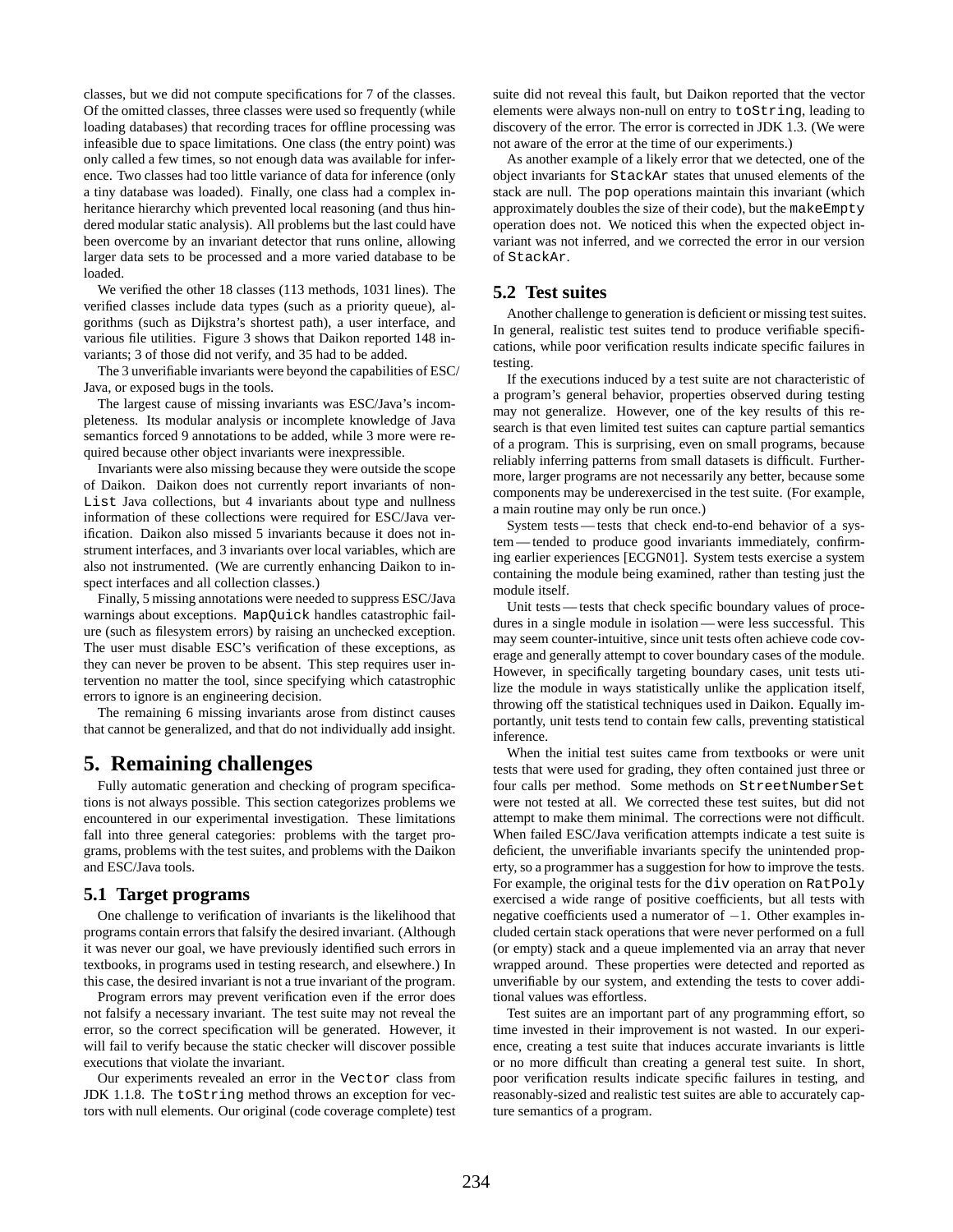#### **5.3 Inherent limitations of any tool**

Every tool contains a *bias*: the grammar of properties that it can detect or verify. Properties beyond that grammar are insurmountable obstacles to automatic verification, so there are specifications beyond the capabilities of any particular tool.

For instance, in the RatNum class, Daikon found that the negate method preserves the denominator and negates the numerator. However, verifying that property would require detecting and verifying that the gcd operation called by the constructor has no effect because the numerator and denominator of the argument are relatively prime. Daikon does not include such invariants because they are of insufficiently general applicability, nor can ESC/Java verify such a property. (Users can add new invariants for Daikon to detect by writing a Java class that satisfies an interface with four methods.)

As another example, neither Daikon nor ESC/Java operates with invariants over strings. As a result, our combined system did not detect or verify that object invariants hold at the exit from a constructor or other method that interprets a string argument, even though the system showed that other methods maintain the invariant.

As a final example, the QueueAr class guarantees that unused storage is set to null. The representation invariants that maintain this property were missing from Daikon's output, because they were conditioned on a predicate more complicated than Daikon currently attempts:

```
(\forall int i;
(0 \leq i \&\& i \leq \text{theArray.length}) ==>
 (hearray[i] == null) <==>
  ((currentSize == 0))((currentSize > 0) &&
    (((front <= back) &&
      (i < from \mid | i > back)) ||
     ((front > back) &&
      (i > back &amp; i < from)))))
```
This omission prevented verification of many method postconditions.

### **5.4 Daikon**

Aside from the problems inherent in any analysis tool, the tools used in this evaluation exhibited additional problems that prevented immediate verification. Daikon had three deficiencies.

First, Daikon does not examine the contents of non-List java collections such as maps or sets. This prevents it from reporting type or nullness properties of the elements, but those properties are often needed by ESC/Java for verification.

Second, Daikon operates offline by examining traces written to disk by an instrumented version of the program under test. If many methods are instrumented, or if the program is long-running, storage and processing requirements can exceed available capacity.

Finally, Daikon uses Ajax [O'C01] to determine comparability of variables in Java programs. If two variables are incomparable, no invariants relating them should be generated or tested. Ajax fails on some large programs; all variables are considered comparable, and spurious invariants are generated and printed constraining unrelated quantities.

All three problems are currently being addressed in re-engineering efforts.

### **5.5 ESC/Java**

ESC/Java's input language is a variant of the Java Modeling Language JML [LBR99, LBR00], an interface specification language that specifies the behavior of Java modules. We use "ESCJML" for the JML variant accepted as input by ESC/Java.

ESCJML cannot express certain properties that Daikon reports. ESCJML annotations cannot include method calls, even ones that are side-effect-free. Daikon uses these for obtaining Vector elements and as predicates in implications. Unlike Daikon, ESC-JML cannot express closure operations, such as all the elements in a linked list.

ESCJML requires that object invariants hold at entry to and exit from all methods, so it warned that the object invariants Daikon reported were violated by private helper methods. We worked around this problem by inlining one such method from the QueueAr program.

The full JML language permits method calls in assertions, includes \reach() for expressing reachability via transitive closure, and specifies that object invariants hold only at entry to and exit from public methods.

Some of this functionality might be missing from ESC/Java because it is designed not for proving general program properties but as a lightweight method for verifying absence of runtime errors. However, our investigations revealed examples where such verification required each of these missing capabilities. In some cases, ESC/Java users may be able to restructure their code to work around these problems. In others, users can insert unchecked pragmas that cause ESC/Java to assume particular properties without proof, permitting it to complete verification despite its limitations.

### **6. Discussion**

The most surprising result of our research is that specifications generated from program executions are reasonably accurate: they form a set that is nearly self-consistent and self-sufficient, as measured by verifiability by an automatic specification checking tool. This result was not at all obvious *a priori*. One might expect that dynamically detected invariants would suffer from serious unsoundness by expressing artifacts of the test suite and would fail to capture enough of the formal semantics of the program.

This positive result implies that dynamic invariant detection is effective, at least in our domain of investigation. A second, broader conclusion is that executions over relatively small test suites capture a significant amount of information about program semantics. This detected information is verifiable by a static analysis. Although we do not yet have a theoretical model to explain this, nor can we predict for a given test suite how much of a program's semantic space it will explore, we have presented a datapoint from a set of experiments to explicate the phenomenon and suggest that it may generalize. One reason the results should generalize is that both Daikon and ESC/Java operate modularly, one class at a time. Generating or verifying specifications for a single class of a large system is no harder than doing so for a system consisting of a single class.

We speculate that three factors may contribute to our success. First, our specification generation technique does not attempt to report all properties that happen to be true during a test run. Rather, it produces partial specifications that intentionally omit properties that are unlikely to be of use or that are unlikely to be universally true. It uses statistical, algorithmic, and heuristic tests to make this judgment. Second, the information that ESC/Java needs for verification may be particularly easy to obtain via a dynamic analysis. ESC/Java's requirements are modest: it does not need full formal specifications of all aspects of program behavior. However, its verification does require some specifications and input–output relations. Our system also verified additional detected properties that were not strictly necessary for ESC's checking, but provided additional information about program behavior. Third, our test suites were of acceptable quality. Unit tests are inappropriate, for they produce very poor invariants (see Section 5.2). However, Daikon's output makes it extremely easy to improve the test suites by indi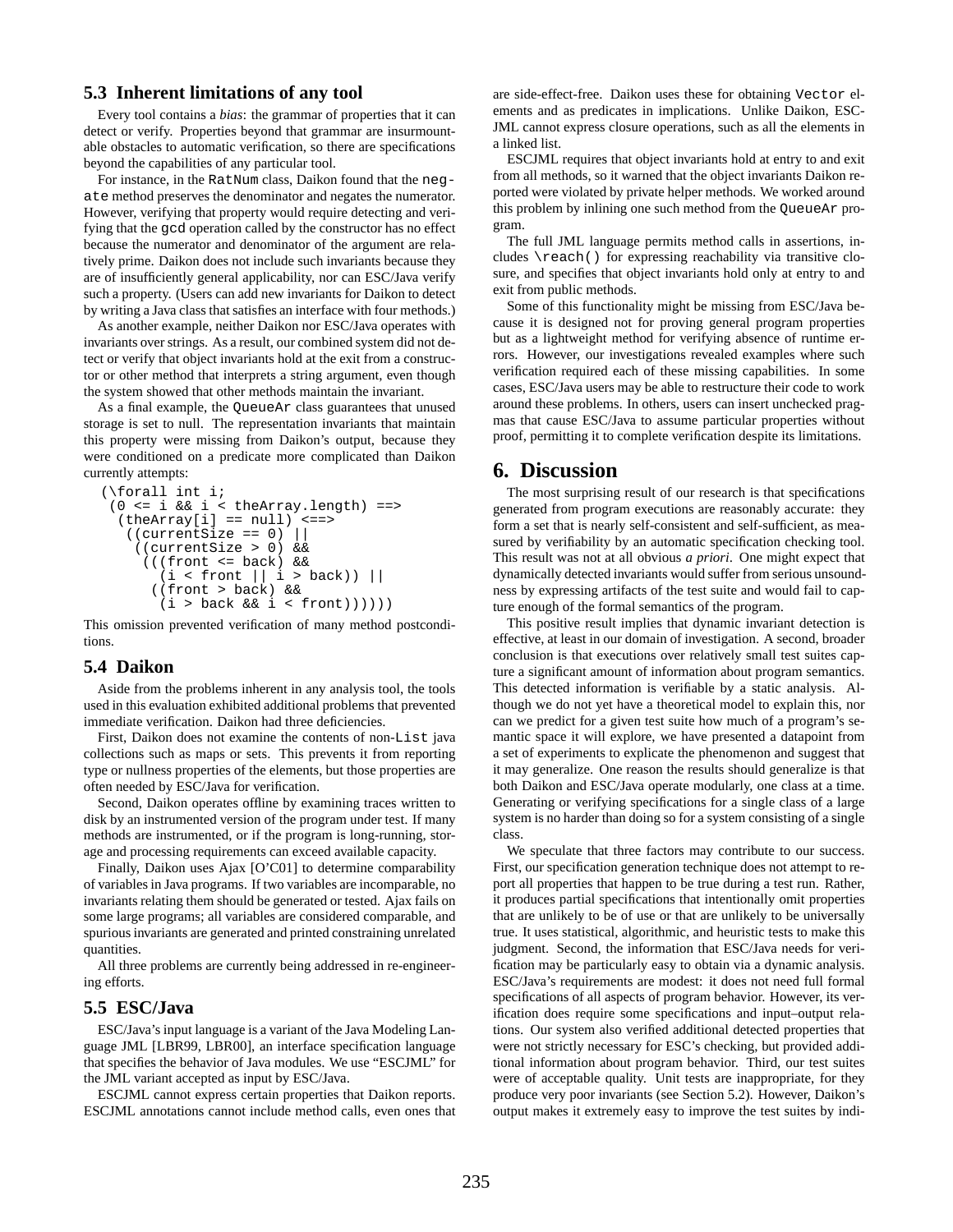cating their deficiencies. Furthermore, existing system tests were adequate, and these are more likely to exist and often easier to produce.

While dynamic invariant detection has been successful in several application domains, we believe that truly successful program analysis requires both static and dynamic components. Some of the properties that are difficult to obtain from a dynamic analysis are apparent from an examination of the source code, and properties that are beyond the state of the art in static analysis can be easily checked at runtime. We plan to integrate more static analysis into our system (and particularly into Daikon). For example, the dynamic analysis need not check properties discovered by the static analysis, or the dynamic analysis can focus on code or properties that stymie a static analysis.

The goal of producing program specifications is so important that it is worthwhile to consider many approaches. Our research suggests that a novel approach can complement existing ones: generate the specification unsoundly, then check it, resulting in a specification and a verification of its soundness (up to the limitations of the verifier). We believe that unsound specifications can also be used to advantage in other situations: this can expand the applicability and utility of specifications and provide many of the benefits of sound specifications, in more situations. Even if full input–output relations are hard to generate automatically, universally true properties (especially implications) that characterize the relation are a step in the right direction.

#### **6.1 Benefits of integration**

Static and dynamic analyses have complementary strengths and weaknesses, so combining them has great promise: dynamic analysis can propose program properties to be verified by static analysis. Integrating dynamic invariant detection with static verification has benefits for both tools.

Use of a static verifier to augment dynamic invariant detection overcomes a potential objection about possibly unsound output, classifies the output (as proven true or potentially incorrect) to permit programmers to use it more effectively, permits verified invariants to be used in contexts (such as input to certain programs) that demand sound input, and may improve the performance or output of dynamic invariant detection. As a result, more programmers can take advantage of dynamically detected invariants in a variety of contexts. This may eventually lead — as the limitations noted in Section 5 are overcome — to fewer bugs (by introducing fewer and detecting more), better documentation, less time wasted on program understanding, better test suites, more effective validation of program changes, and more efficient programs.

Use of dynamically detected invariants can bootstrap static verification by providing initial program annotations, goals, and intermediate assertions. Few programmers enjoy or are good at annotating programs, which is a time-consuming, tedious, and error-prone task. This automation may speed the adoption of static analysis tools by lessening the user burden, even if some work still remains for the user. (A user study we performed supports this hypothesis [Nim02].) Dynamically detected invariants can also check and refine existing specifications and indicate properties programmers might otherwise have overlooked. These improvements could lead to prevention and to earlier detection of errors, aiding in the production of more robust, reliable, and correct computer systems.

### **7. Related work**

This is the first research we are aware of that has dynamically generated, then statically verified, program specifications, or has used such information to investigate the amount of information about program semantics available in test runs. The two component techniques are well-known, however.

Dynamic analysis has been used for a variety of programming tasks; for instance, inductive logic programming (ILP) [Qui90, Coh94] produces a set of Horn clauses (first-order if-then rules) and can be run over program traces [BG93], though with limited success. Programming by example  $[CHK^+93]$  is similar but requires close human guidance, and version spaces can compactly represent sets of hypotheses [LDW00]. Value profiling [CFE97, SS98] can efficiently detect certain simple properties at runtime. Event traces can generate finite state machines that explicate system behavior [BG97, CW98]. Program spectra [AFMS96, RBDL97, HRWY98, Bal99] also capture aspects of system runtime behavior. None of these other techniques has been as successful as Daikon for generating specifications for programs, though many have been valuable in other domains.

Many static inference techniques also exist, including abstract interpretation (often implemented by symbolic execution or dataflow analysis), model checking, and theorem proving. (Space limitations prohibit a complete review here.) A sound, conservative static analysis reports properties that are true for any program run, and theoretically can detect all sound invariants if run to convergence [CC77]. Static analyses omit properties that are true but uncomputable and properties of the program context. To control time and space complexity (especially the cost of modeling program states) and ensure termination, they make approximations that introduce inaccuracies, weakening their results. For instance, accurate and efficient alias analysis is still infeasible, though for specific applications, contexts, or assumptions, efficient pointer analyses can be sufficiently accurate [Das00].

The LOOP project verified an object invariant in Java's Vector class  $[JvH<sup>+</sup>98, HJv01]$ . The technique involved automatic translation of Java to PVS [ORS92, ORSvH95], user-specified goals, and user interaction with PVS.

Many other tools besides ESC/Java statically check specifications [Pfe92, EGHT94, Det96, NCOD97]. Examples of static verifiers that are connected with real programming languages include LCLint [EGHT94], ACL2 [KM97], LOOP [JvH<sup>+</sup>98], Java Path-Finder [HP00], and Bandera [CDH<sup>+</sup>00]. These other systems have different strengths and weaknesses than ESC/Java, but few have the polish of its integration with a real programming language.

We are currently integrating Daikon with IOA [GLV97], a formal language for describing computational processes that are modeled using I/O automata [LT89]. The IOA toolset (http://theory. lcs.mit.edu/tds/ioa.html) permits IOA programs to be run and also provides an interface to the Larch Prover [GG90], an interactive theorem-proving system for multisorted first-order logic. Daikon proposes goals, lemmas, and intermediate assertions for the theorem prover. Representation invariants can assist in proofs of properties that hold in all reachable states or representations, but not in all possible states or representations. It can be tedious and error-prone for people to specify enough representation invariants to be proved, and current systems have trouble postulating them; some researchers consider that task harder than performing the proof [Weg74, BLS96, BBM97]. In preliminary experiments [NWEL02], users found Daikon of substantial help in proving Peterson's 2-process mutual exclusion algorithm (leading to a new proof that would not have otherwise been obtained), a cache coherence protocol, and Lamport's Paxos algorithm.

#### **7.1 Houdini**

The research most closely related to our integrated system is Houdini [FL01, FJL01], an annotation assistant for ESC/Java. (A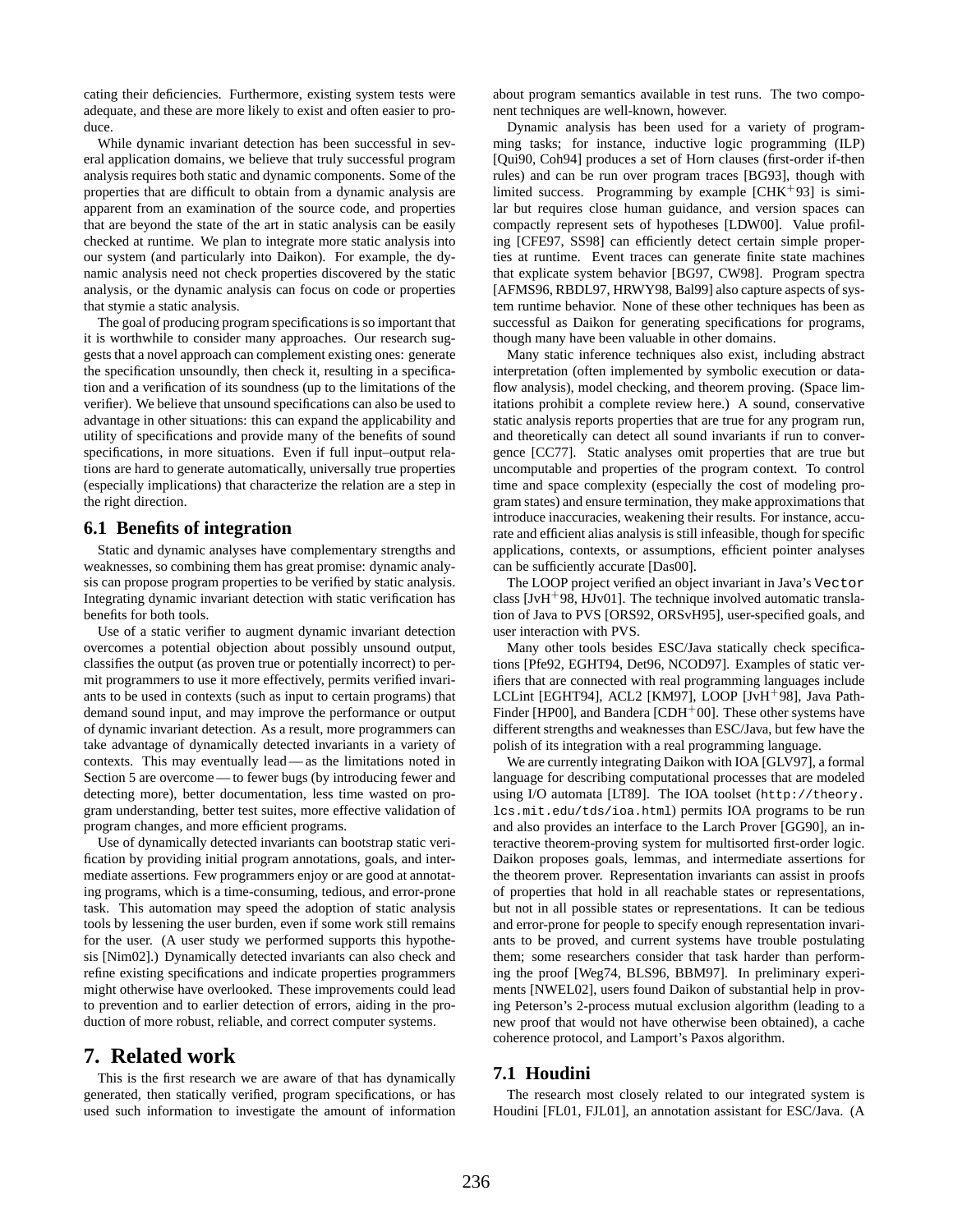similar system was proposed by Rintanen [Rin00].) Houdini is motivated by the observation that users are reluctant to annotate their programs with invariants; it attempts to lessen the burden by providing an initial set. Houdini takes a candidate annotation set as input and computes the greatest subset of it that is valid for a particular program. It repeatedly invokes the checker and removes refuted annotations, until no more annotations are refuted. The candidate invariants are all possible arithmetic comparisons among fields (and "interesting constants" such as  $-1$ , 0, 1, array lengths, and null); many elements of this initial set are mutually contradictory.

Houdini has been used to find bugs in several programs. Over 30% of its guessed annotations are verified, and it tends to reduce the number of ESC/Java warnings by a factor of 2–5.

Daikon's candidate invariants are richer than those of Houdini; Daikon outputs implications and disjunctions, and its base invariants are also richer, including more complicated arithmetic and sequence operations. If even one required invariant is missing, then Houdini eliminates all other invariants that depend on it. Houdini makes no attempt to eliminate implied (redundant) invariants, as Daikon does (reducing its output size by an order of magnitude [ECGN00]), so it is difficult to interpret numbers of invariants produced by Houdini. Houdini's user interface permits users to ask why a candidate invariant was refuted; this capability is orthogonal to proposal of candidates. Finally, Houdini is not publicly available, so we cannot perform a direct comparison.

Combining the two approaches could be very useful. For instance, Daikon's output could form the input to Houdini, permitting Houdini to spend less time eliminating false invariants. (A prototype "dynamic refuter" — essentially a dynamic invariant detector — has been built [FL01], but no details or results about it are provided.) Houdini has a different intent than Daikon: Houdini does not try to produce a complete specification or annotations that are good for people, but only to make up for missing annotations and permit programs to be less cluttered; in that respect, it is similar to type inference. However, Daikon's output could perhaps be used in place of Houdini. Invariants that are true but depend on missing invariants or are not verifiable by ESC/Java would not be eliminated, so users might be closer to a completely annotated program, though they might need to eliminate some invariants by hand.

## **8. Conclusion**

We have proposed and experimentally assessed a novel approach to producing specifications: generate them unsoundly from program executions, then verify them. To our knowledge, ours is the first system to dynamically detect and then statically verify program specifications.

Our experiments indicate that even limited test suites accurately characterize general execution properties: they can generate specifications that are consistent and sufficient for automatic verification with little or no change. This surprising result suggests that runtime properties may not be as unreliable as general opinion holds, given an effective method for extracting them. We do not yet have a principled description of the static characteristics of a test suite that result in a high-quality generated specification, but even simple system tests seem to be sufficient.

Our experiments also demonstrate the effectiveness of dynamic invariant detection. In our tests, the Daikon implementation generated specifications with high (over 90%) precision and recall, when measured against the task of static verification by ESC/Java. This validates the approach of producing invariants from program executions.

The results justify the use of unsound techniques in appropriate ways in program development and suggest that these may be extended to program specifications, which have traditionally required complete correctness and pre-implementation creation. Integrating static and dynamic techniques in our system produces benefits in each direction, because of their complementary strengths and weaknesses.

## **Acknowledgments**

We thank the members of the Daikon group — particularly Nii Dodoo, Michael Harder, and Ben Morse — for their contributions to this project. We also had fruitful conversations with Chandra Boyapati, Stephen Garland, William Griswold, Daniel Jackson, Josh Kataoka, Rustan Leino, Greg Nelson, David Notkin, Gregg Rothermel, James Saxe, and Kevin Sullivan. The presentation was improved by comments from Stephen Garland, William Griswold, Rachel Pottinger, Steven Wolfman, and the anonymous referees.

This research was supported in part by NSF grant CCR-0133580 and CCR-9970985 and by a gift from NTT Corporation.

## **References**

- [AFMS96] David Abramson, Ian Foster, John Michalakes, and Rok Socič. Relative debugging: A new methodology for debugging scientific applications. *Communications of the ACM*, 39(11):69–77, November 1996.
- [Bal99] Thomas Ball. The concept of dynamic analysis. In *ESEC/FSE*, pages 216–234, September 6–10, 1999.
- [BBM97] Nicolaj Bjørner, Anca Browne, and Zohar Manna. Automatic generation of invariants and intermediate assertions. *Theoretical Computer Science*, 173(1):49–87, February 1997.
- [BG93] Ivan Bratko and Marko Grobelnik. Inductive learning applied to program construction and verification. In Jose Cuena, ´ editor, *AIFIPP '92*, pages 169–182. North-Holland, 1993.
- [BG97] Bernard Boigelot and Patrice Godefroid. Automatic synthesis of specifications from the dynamic observation of reactive programs. In *TACAS '97*, pages 321–333, Twente, April 1997.
- [BLS96] Saddek Bensalem, Yassine Lakhnech, and Hassen Saidi. Powerful techniques for the automatic generation of invariants. In *CAV*, pages 323–335, July 31–August 3, 1996.
- [CC77] Patrick M. Cousot and Radhia Cousot. Automatic synthesis of optimal invariant assertions: Mathematical foundations. In *Proceedings of the ACM Symposium on Artificial Intelligence and Programming Languages*, pages 1–12, Rochester, NY, August 1977.
- [CDH<sup>+</sup>00] James Corbett, Matthew Dwyer, John Hatcliff, Corina Păsăreanu, Robby, Shawn Laubach, and Hongjun Zheng. Bandera: Extracting finite-state models from Java source code. In *ICSE*, pages 439–448, June 7–9, 2000.
- [CFE97] Brad Calder, Peter Feller, and Alan Eustace. Value profiling. In *MICRO-97*, pages 259–269, December 1–3, 1997.
- [CHK<sup>+</sup>93] Allen Cypher, Daniel C. Halbert, David Kurlander, Henry Lieberman, David Maulsby, Brad A. Myers, and Alan Turransky, editors. *Watch What I Do: Programming by Demonstration*. MIT Press, Cambridge, MA, 1993.
- [Coh94] William W. Cohen. Grammatically biased learning: Learning logic programs using an explicit antecedent description language. *Artificial Intelligence*, 68:303–366, August 1994.
- [CW98] Jonathan E. Cook and Alexander L. Wolf. Event-based detection of concurrency. In *FSE*, pages 35–45, November 1998.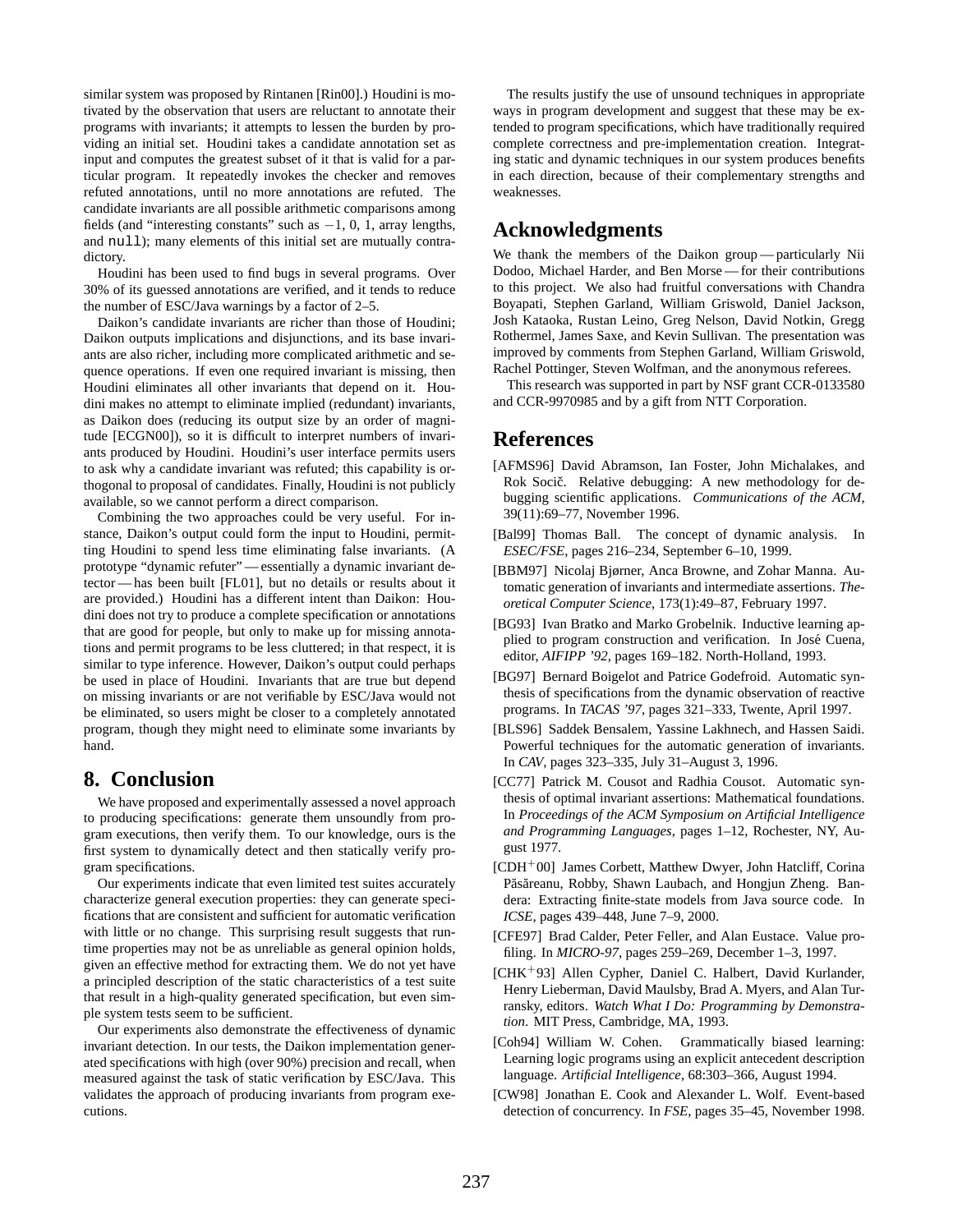- [Das00] Manuvir Das. Unification-based pointer analysis with directional assignments. In *PLDI*, pages 35–46, June 18–23, 2000.
- [Det96] David L. Detlefs. An overview of the Extended Static Checking system. In *Proceedings of the First Workshop on Formal Methods in Software Practice*, pages 1–9, January 1996.
- [DLNS98] David L. Detlefs, K. Rustan M. Leino, Greg Nelson, and James B. Saxe. Extended static checking. SRC Research Report 159, Compaq Systems Research Center, December 18, 1998.
- [Dod02] Nii Dodoo. Selecting predicates for conditional invariant detection using cluster analysis. Master's thesis, MIT Dept. of EECS, 2002.
- [ECGN00] Michael D. Ernst, Adam Czeisler, William G. Griswold, and David Notkin. Quickly detecting relevant program invariants. In *ICSE*, pages 449–458, June 2000.
- [ECGN01] Michael D. Ernst, Jake Cockrell, William G. Griswold, and David Notkin. Dynamically discovering likely program invariants to support program evolution. *IEEE TSE*, 27(2):1–25, February 2001. A previous version appeared in *ICSE*, pages 213– 224, Los Angeles, CA, USA, May 1999.
- [EGHT94] David Evans, John Guttag, James Horning, and Yang Meng Tan. LCLint: A tool for using specifications to check code. In *FSE*, pages 87–97, December 1994.
- [Ern00] Michael D. Ernst. *Dynamically Discovering Likely Program Invariants*. PhD thesis, University of Washington Department of Computer Science and Engineering, Seattle, Washington, August 2000.
- [FJL01] Cormac Flanagan, Rajeev Joshi, and K. Rustan M. Leino. Annotation inference for modular checkers. *Information Processing Letters*, 2(4):97–108, February 2001.
- [FL01] Cormac Flanagan and K. Rustan M. Leino. Houdini, an annotation assistant for ESC/Java. In *Formal Methods Europe*, volume 2021 of *LNCS*, pages 500–517, Berlin, Germany, March 2001.
- [GG90] Stephen Garland and John Guttag. LP, the Larch Prover. In M. Stickel, editor, *Proceedings of the Tenth International Conference on Automated Deduction*, volume 449 of *LNCS*, Kaiserslautern, West Germany, 1990. Springer-Verlag.
- [GJM91] Carlo Ghezzi, Mehdi Jazayeri, and Dino Mandrioli. *Fundamentals of Software Engineering*. Prentice Hall, Englewood Cliffs, NJ, 1 edition, 1991.
- [GLV97] Stephen J. Garland, Nancy A. Lynch, and Mandana Vaziri. IOA: A language for specifying, programming, and validating distributed systems. Technical report, MIT Laboratory for Computer Science, 1997.
- [Har02] Michael Harder. Improving test suites via generated specifications. Master's thesis, MIT Dept. of EECS, May 2002.
- [HJv01] Marieke Huisman, Bart P.F. Jacobs, and Joachim A.G.M. van den Berg. A case study in class library verification: Java's Vector class. *International Journal on Software Tools for Technlogy Transfer*, 2001.
- [HL02] Sudheendra Hangal and Monica S. Lam. Tracking down software bugs using automatic anomaly detection. In *ICSE*, May 2002.
- [HP00] Klaus Havelund and Thomas Pressburger. Model checking Java programs using Java PathFinder. *International Journal on Software Tools for Technology Transfer*, 2(4):366–381, 2000.
- [HRWY98] Mary Jean Harrold, Gregg Rothermel, Rui Wu, and Liu Yi. An empirical investigation of program spectra. In *PASTE '98*, pages 83–90, June 16, 1998.
- [JvH<sup>+</sup>98] Bart Jacobs, Joachim van den Berg, Marieke Huisman, Martijn van Berkum, Ulrich Hensel, and Hendrik Tews. Reasoning about Java classes. In *OOPSLA*, pages 329–340, Vancouver, BC, Canada, October 18–22, 1998.
- [KEGN01] Yoshio Kataoka, Michael D. Ernst, William G. Griswold, and David Notkin. Automated support for program refactoring using invariants. In *ICSM*, pages 736–743, November 2001.
- [KM97] Matt Kaufmann and J Strother Moore. An industrial strength theorem prover for a logic based on Common Lisp. *IEEE TSE*, 23(4):203–213, April 1997.
- [Lam88] David Alex Lamb. *Software Engineering: Planning for Change*. Prentice Hall, Englewood Cliffs, NJ, 1988.
- [LBR99] Gary T. Leavens, Albert L. Baker, and Clyde Ruby. JML: A notation for detailed design. In Haim Kilov, Bernhard Rumpe, and Ian Simmonds, editors, *Behavioral Specifications of Businesses and Systems*, pages 175–188. Kluwer Academic Publishers, Boston, 1999.
- [LBR00] Gary T. Leavens, Albert L. Baker, and Clyde Ruby. Preliminary design of JML: A behavioral interface specification language for Java. Technical Report 98-06m, Iowa State University, Department of Computer Science, February 2000. See www.cs.iastate.edu/˜leavens/JML.html.
- [LDW00] Tessa Lau, Pedro Domingos, and Daniel S. Weld. Version space algebra and its application to programming by demonstration. In *ICML*, Stanford, CA, June 2000.
- [LG01] Barbara Liskov and John Guttag. *Program Development in Java: Abstraction, Specification, and Object-Oriented Design*. Addison-Wesley, Boston, MA, 2001.
- [LN98] K. Rustan M. Leino and Greg Nelson. An extended static checker for Modula-3. In *Compiler Construction '98*, pages 302– 305, April 1998.
- [LNS00] K. Rustan M. Leino, Greg Nelson, and James B. Saxe. ESC/Java user's manual. Technical Report 2000-002, Compaq Systems Research Center, Palo Alto, California, October 12, 2000.
- [LT89] Nancy A. Lynch and Mark R. Tuttle. An introduction to Input/Output automata. *CWI-Quarterly*, 2(3):219–246, September 1989.
- [NCOD97] Gleb Naumovich, Lori A. Clarke, Leon J. Osterweil, and Matthew B. Dwyer. Verification of concurrent software with FLAVERS. In *ICSE*, pages 594–595, May 1997.
- [NE01] Jeremy W. Nimmer and Michael D. Ernst. Static verification of dynamically detected program invariants: Integrating Daikon and ESC/Java. In *Proceedings of RV'01, First Workshop on Runtime Verification*, Paris, France, July 23, 2001.
- [Nim02] Jeremy W. Nimmer. Automatic generation and checking of program specifications. Master's thesis, MIT Dept. of EECS, May 2002.
- [NWEL02] Toh Ne Win, Michael Ernst, and Nancy Lynch. Static and dynamic analysis of I/O automata. Technical Report 841, MIT Lab for Computer Science, May 2002.
- [O'C01] Robert O'Callahan. *Generalized Aliasing as a Basis for Program Analysis Tools*. PhD thesis, Carnegie-Mellon University, Pittsburgh, PA, May 2001.
- [ORS92] S. Owre, J. M. Rushby, and N. Shankar. PVS: A prototype verification system. In *Proceedings of the 11th International Conference on Automated Deduction (CADE-11)*, volume 607, pages 748–752, Saratoga Springs, NY, June 1992.